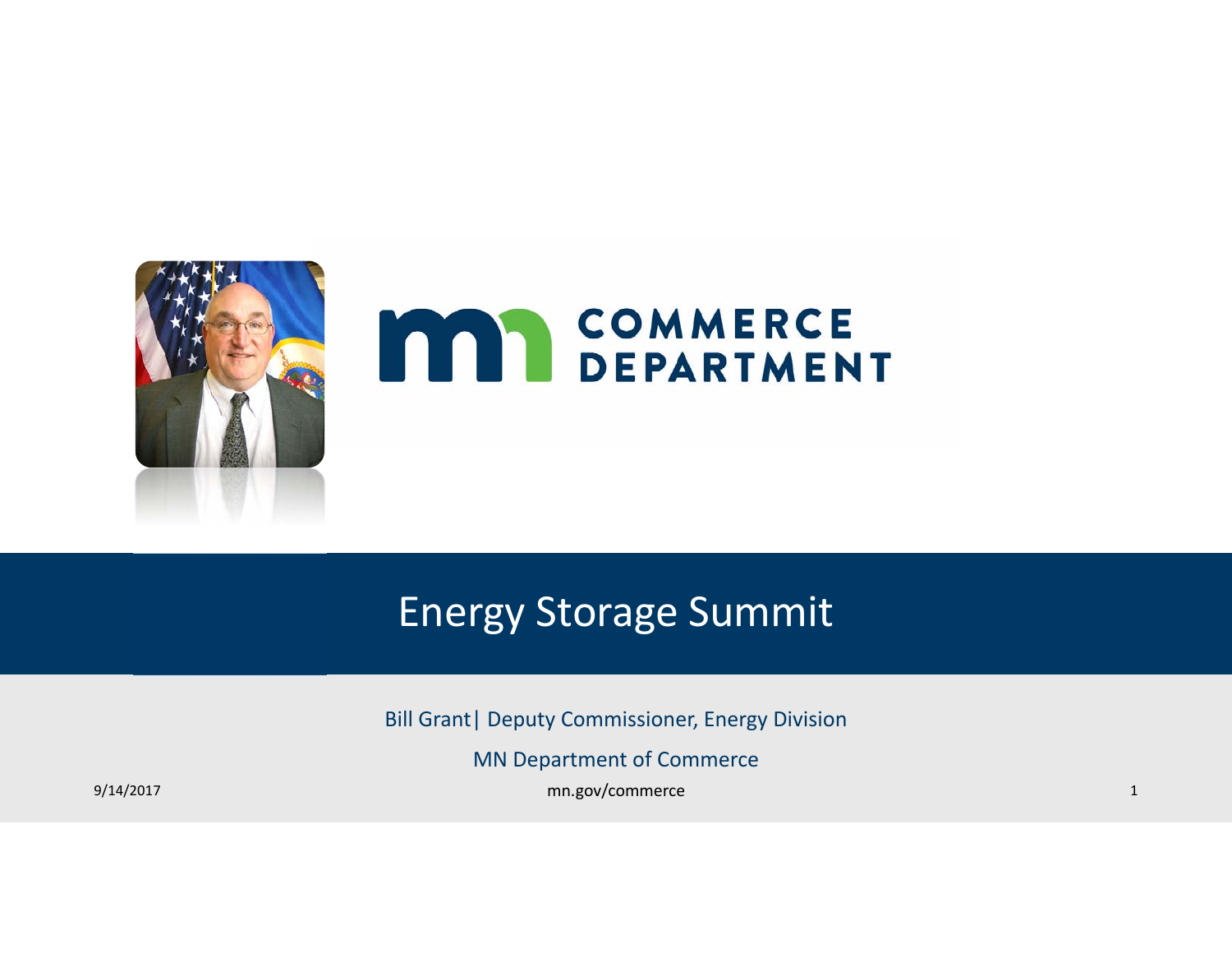### Energy Storage

- Initial study & future opportunities
- Energy storage: <sup>a</sup> pathway to 10% solar?
- Energy storage & resource planning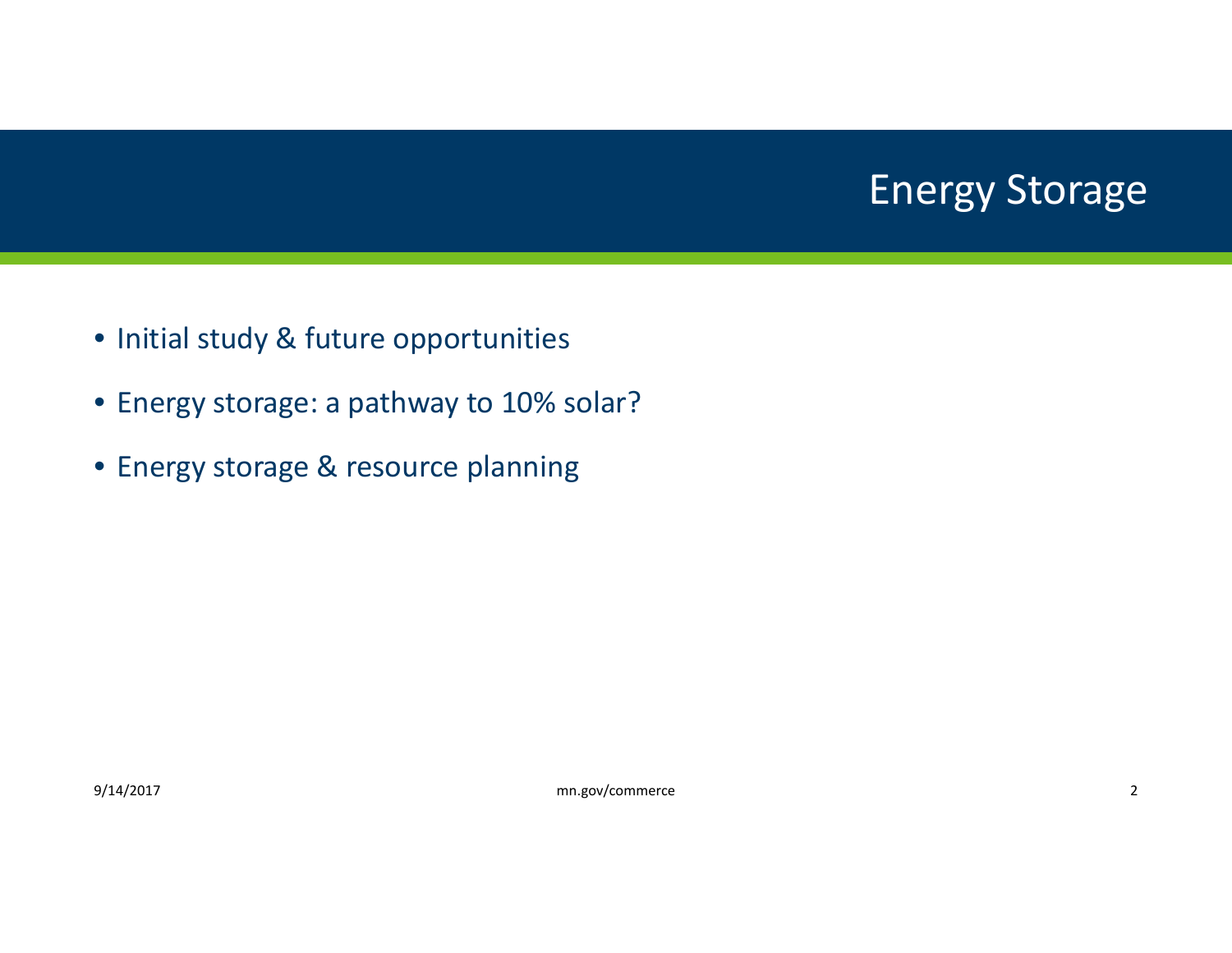### Energy Storage Study

- Investigated potential costs and benefits of installing energy storage devices:
	- utility‐managed
	- grid‐connected
	- residential and commercial buildings
	- in Minnesota

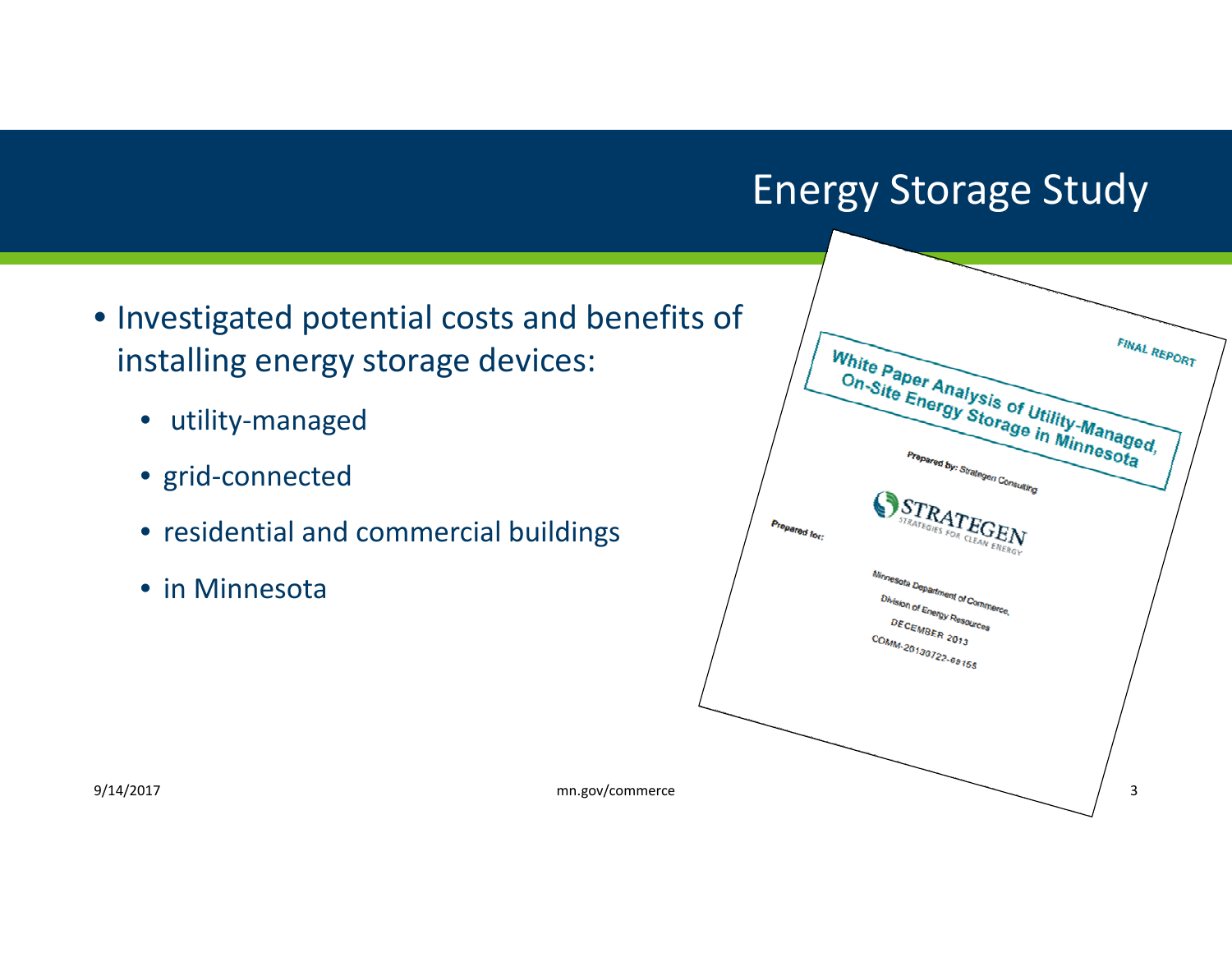## Where could storage add value?

- $\bullet$ Energy assurance
- $\bullet$ Affordability
- $\bullet$ **•** Economic efficiency and reliability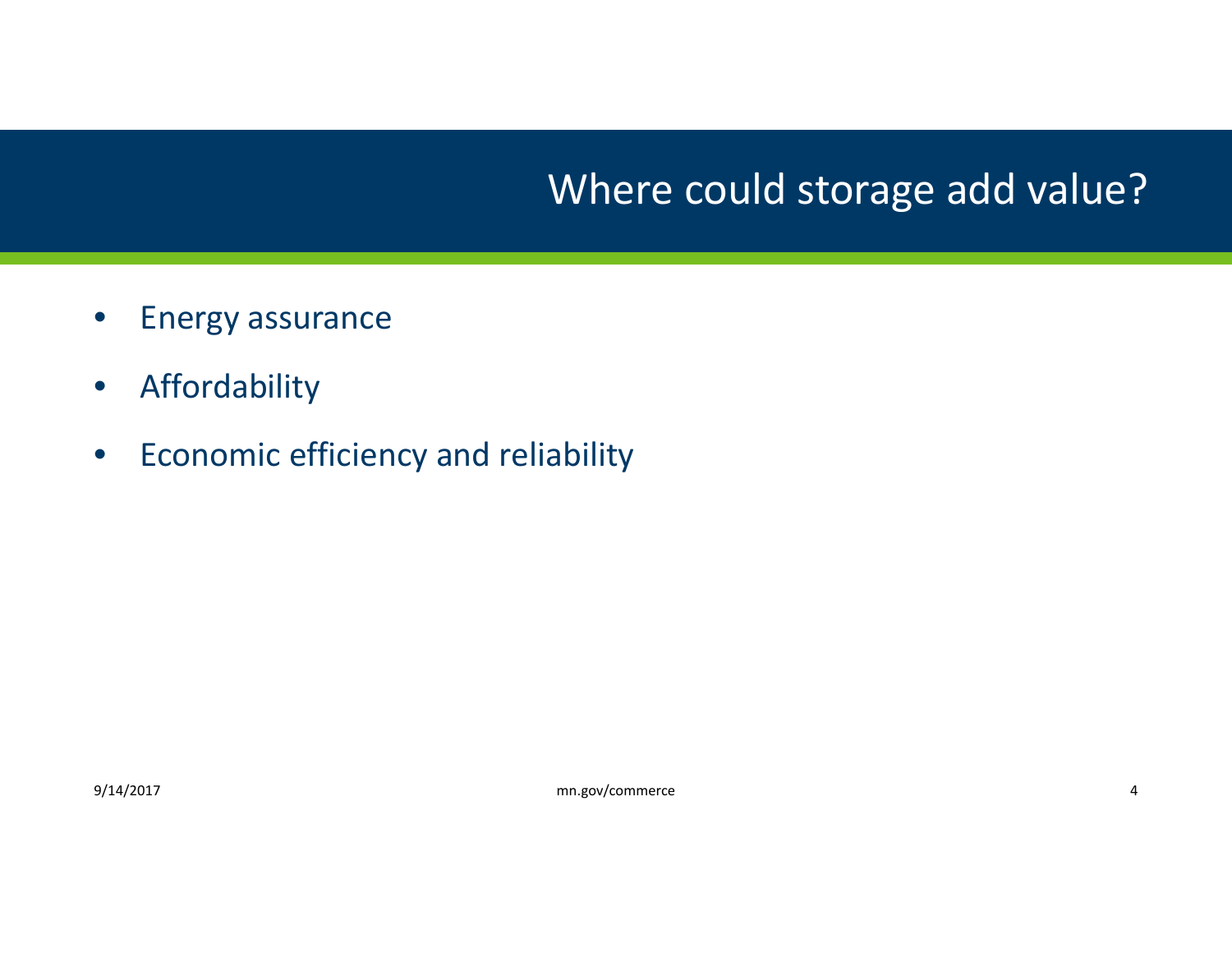

# MN SOLAR PATHWAYS

Storage: Pathway to 10% solar?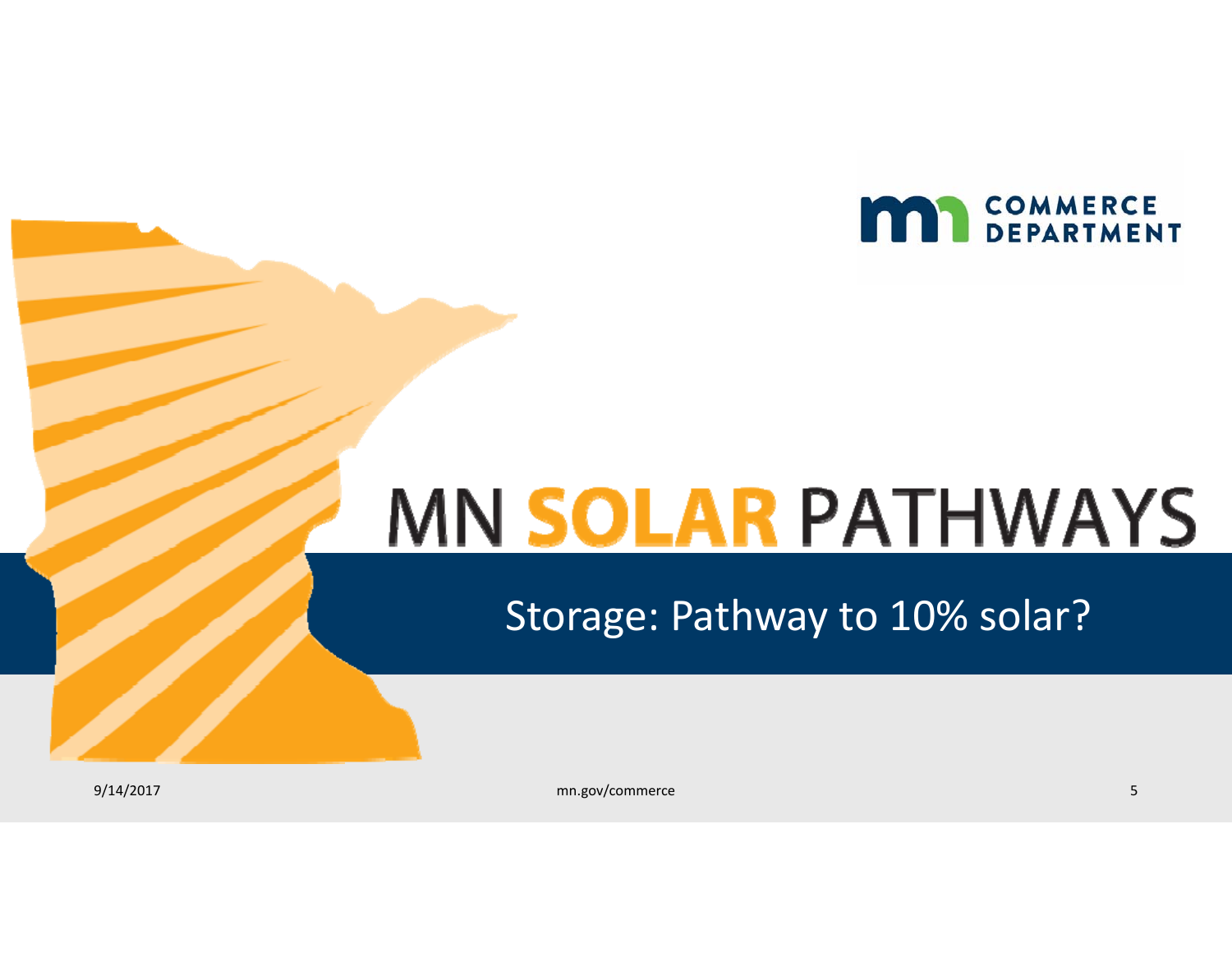

## Scenario‐based technical analysis

### Evaluate technical and economic potential for technologies to complement solar in future high penetration scenarios

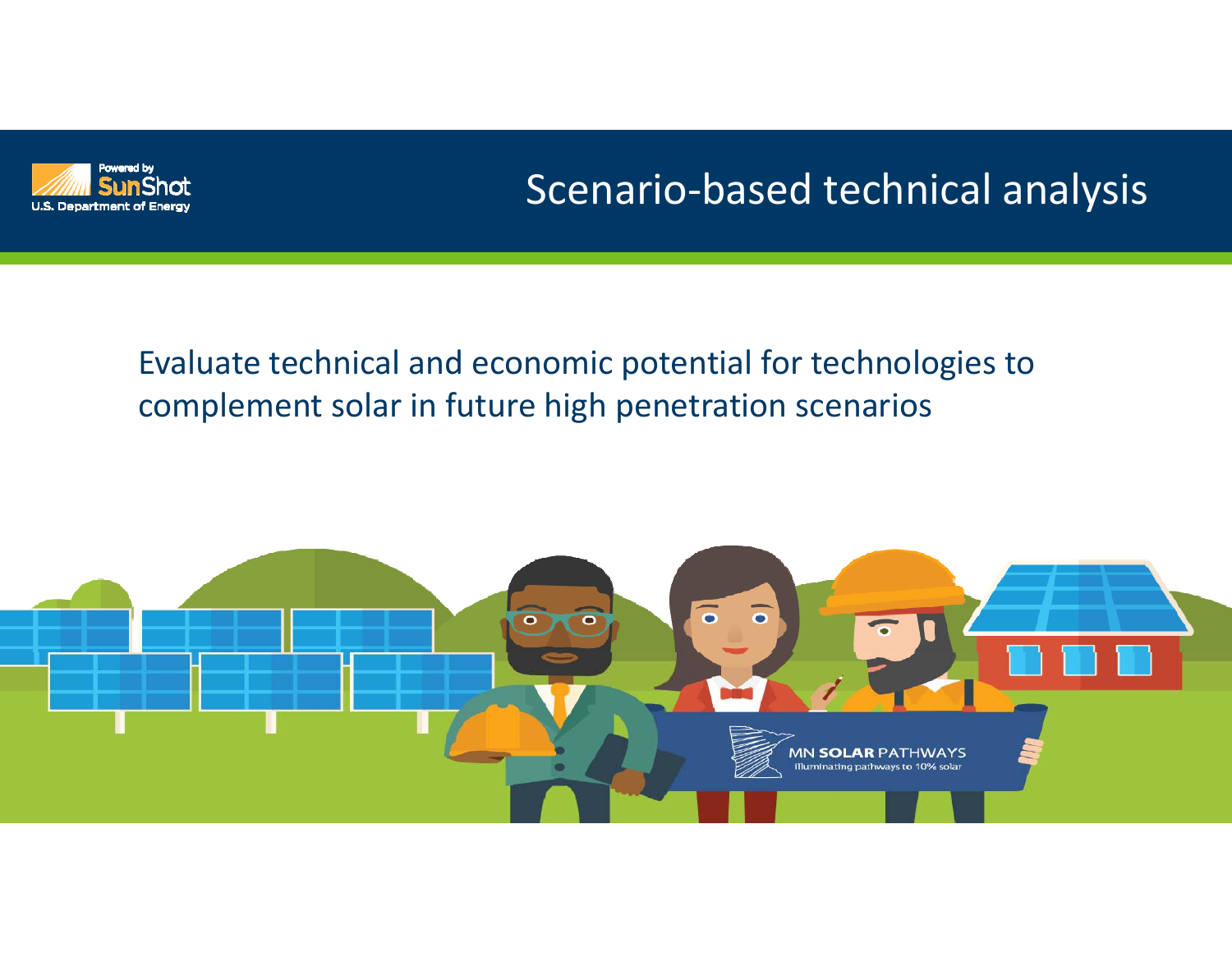### Portfolio of Technologies Considered

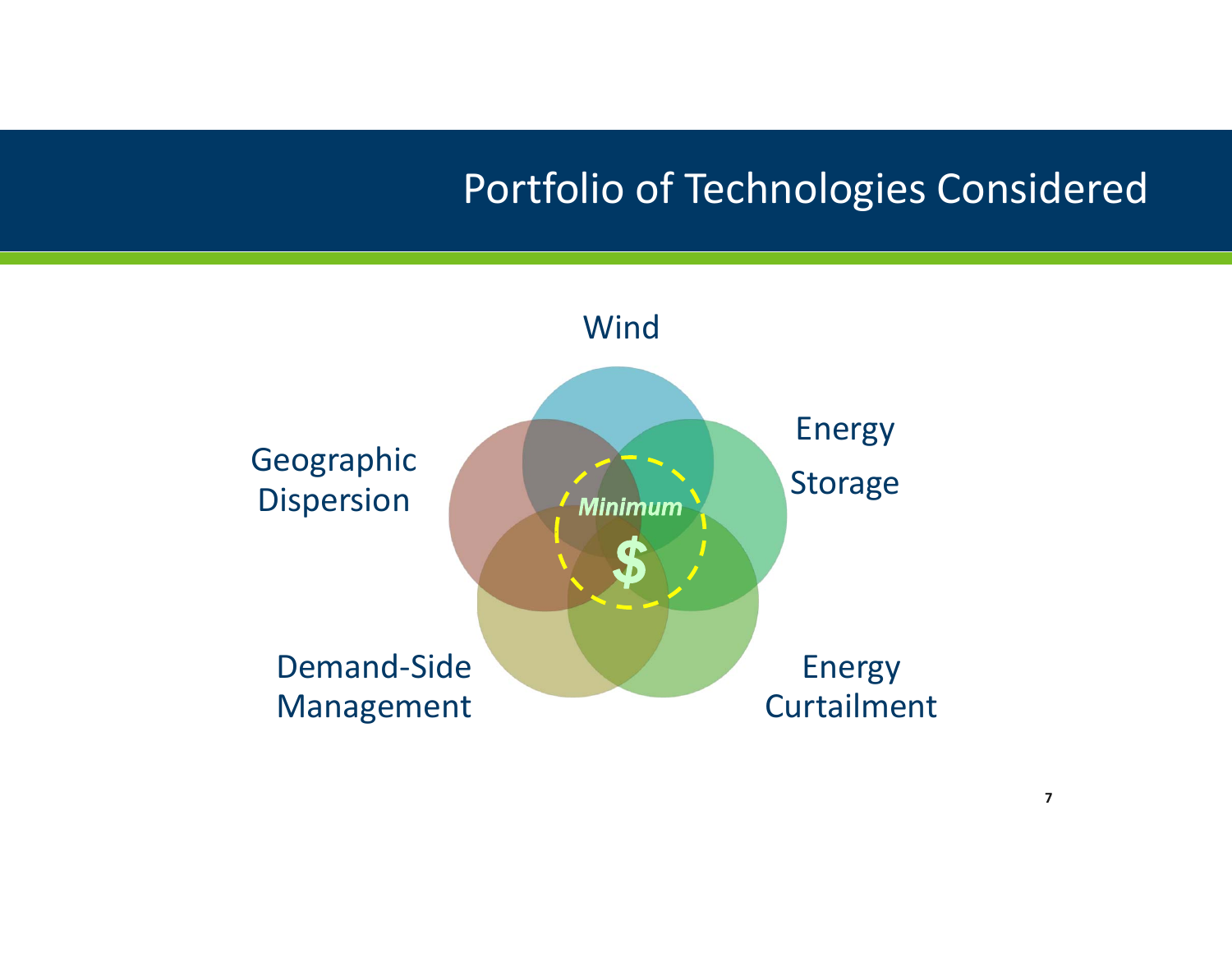### Energy Storage Technologies

#### **Electro‐chemical**



(Batteries)

#### **Mechanical**



(Flywheel)

#### **Bulk Mechanical**



(Compressed Air)

#### **Thermal**



(Ice/Hot Water)

#### **Bulk Gravitational**



(Pumped Hydro)

#### **Transportation**



(Electric Vehicles)

9/14/2017 **Images: Strategen** 8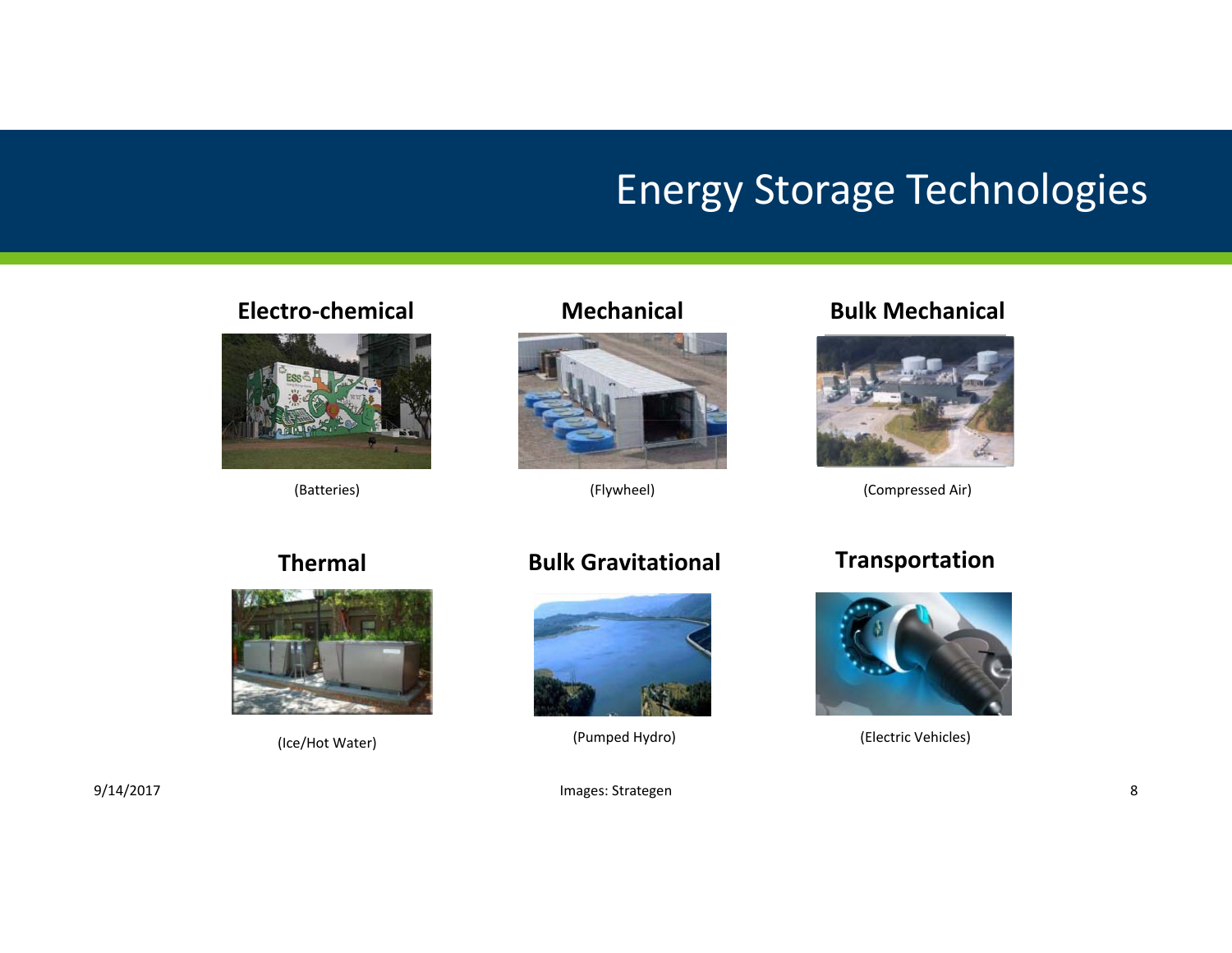### Energy Storage Roles on the Grid

#### Energy storage is broad category including diverse technologies and benefits to the electric grid.



9/14/2017 Image: EPRI 9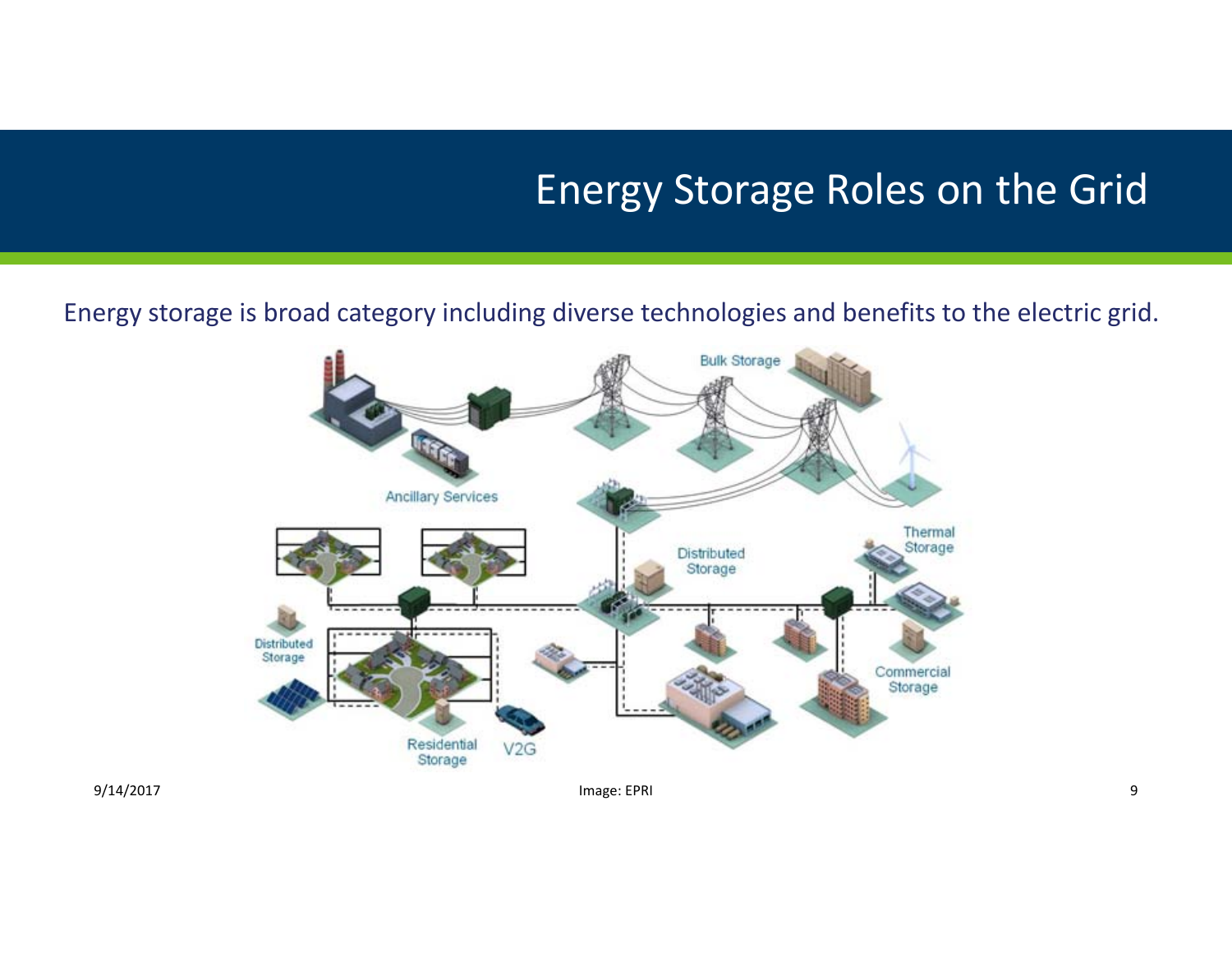### DOE Energy Storage Database

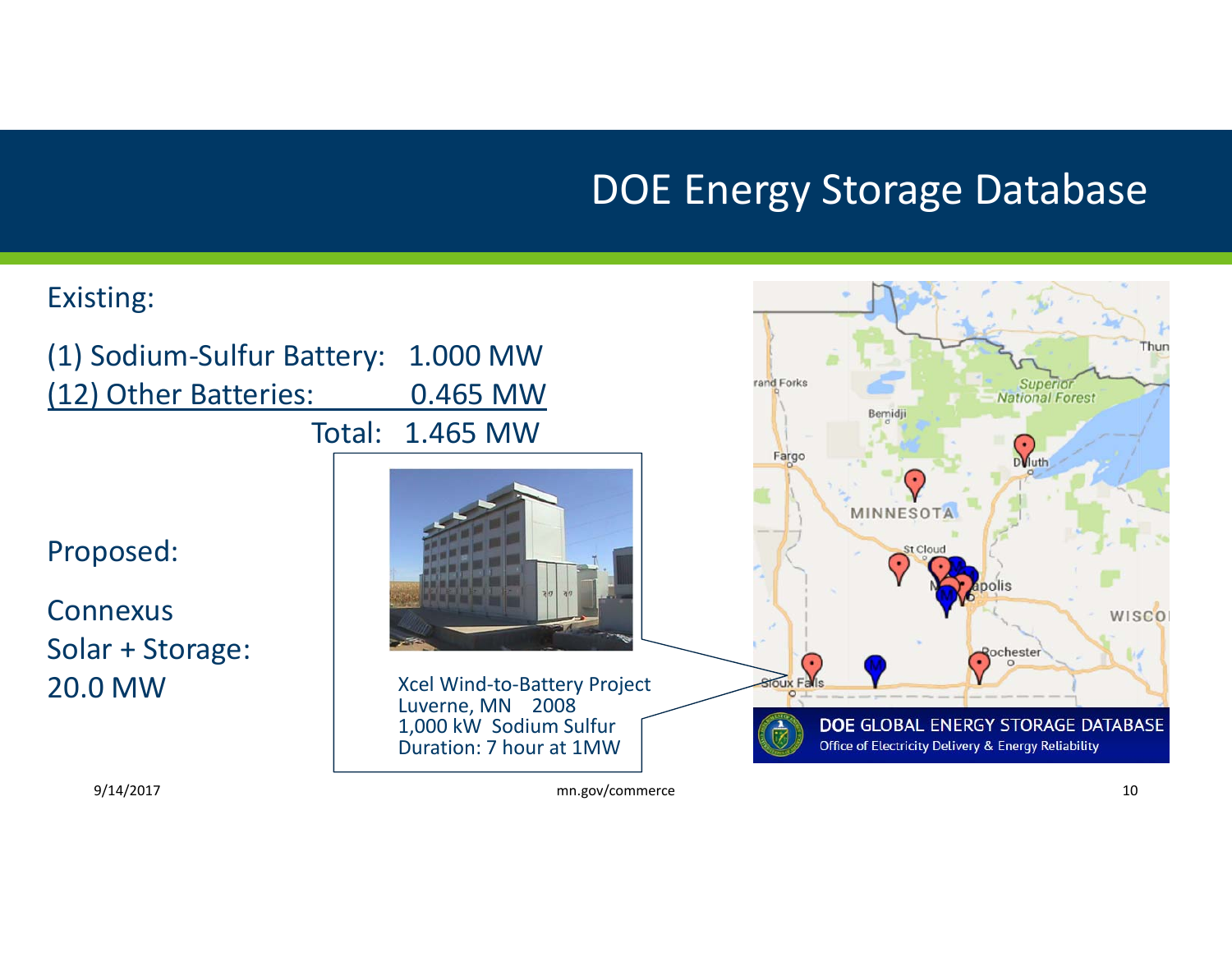### Energy Storage in Resource Planning & Aquisition

- Types of storage that are already used in resource planning
	- Thermal storage  $\rightarrow$  load shaping
	- Wind + hydro curtailment  $\rightarrow$  hydro storage

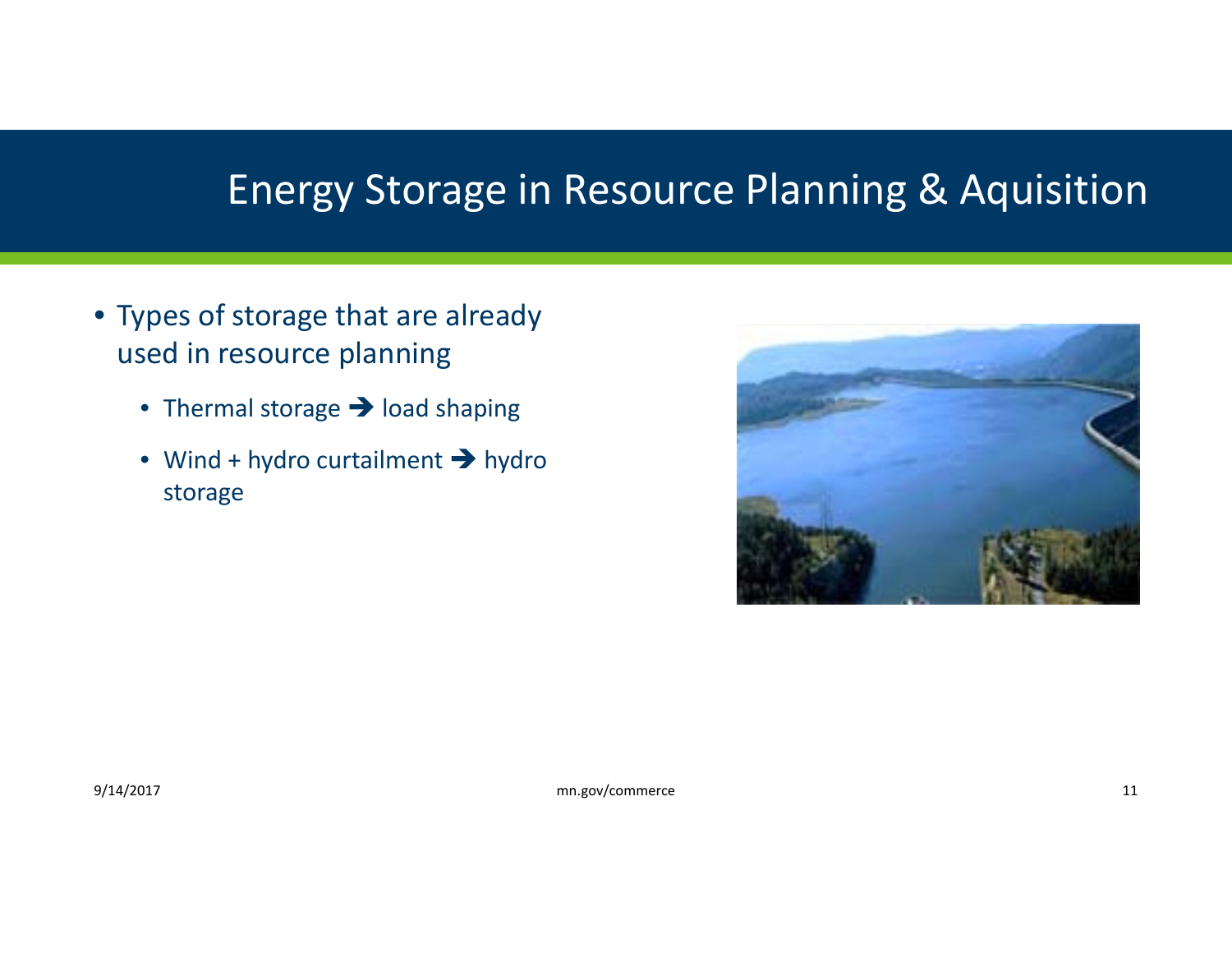### Energy Storage and Resource Planning

- Provides peaking services
- Creates increase in demand during demand during off‐peak
- Creates increase in supply during on‐peak
- Might bid against traditional peaking units
- Benefits include flexibility & no environmental costs
- Need to consider what (marginal) resource is displaced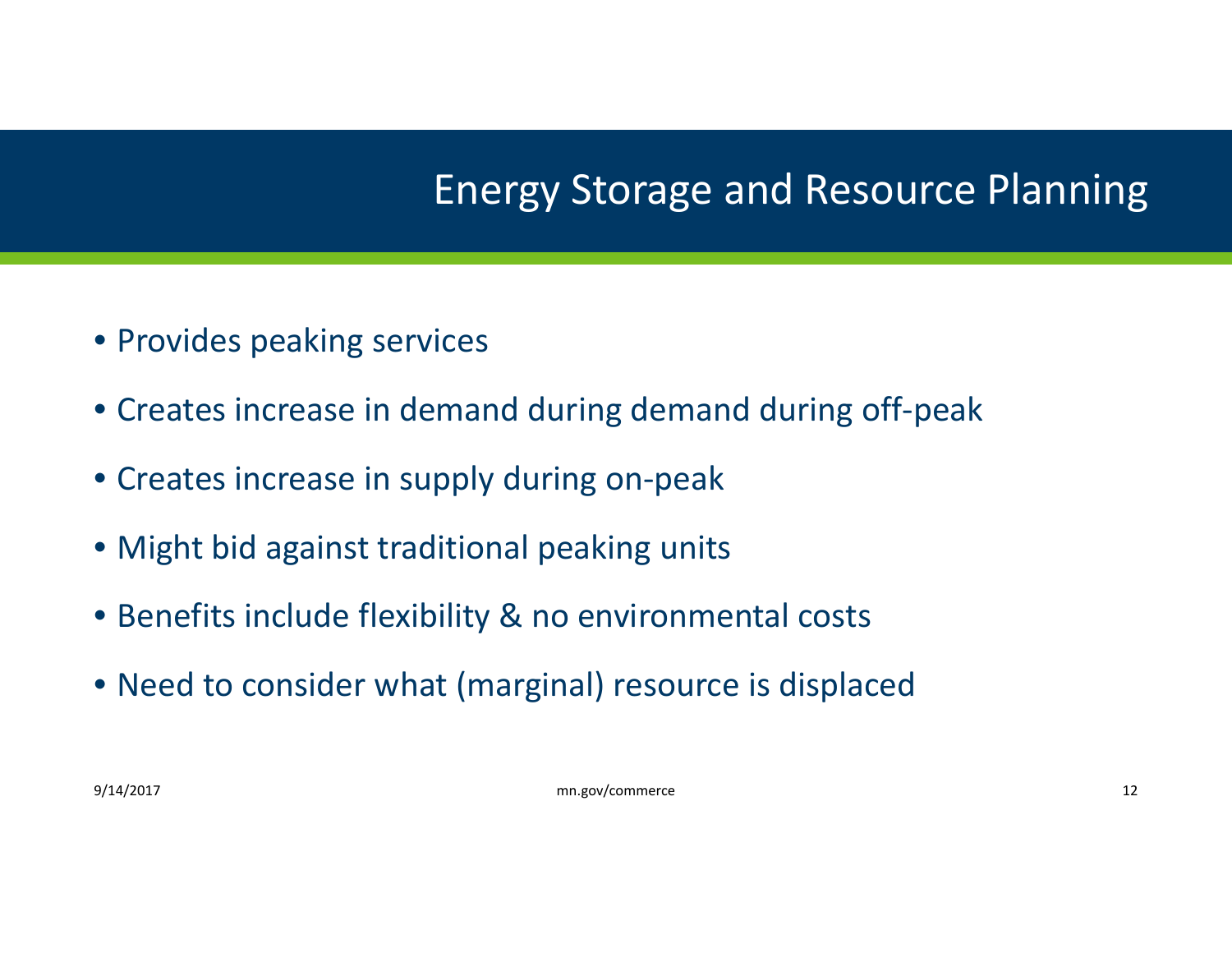

- There are future opportunities for study
- Energy storage is one pathway being explored to help meet <sup>a</sup> 10% solar future
- Energy storage has <sup>a</sup> place in resource planning